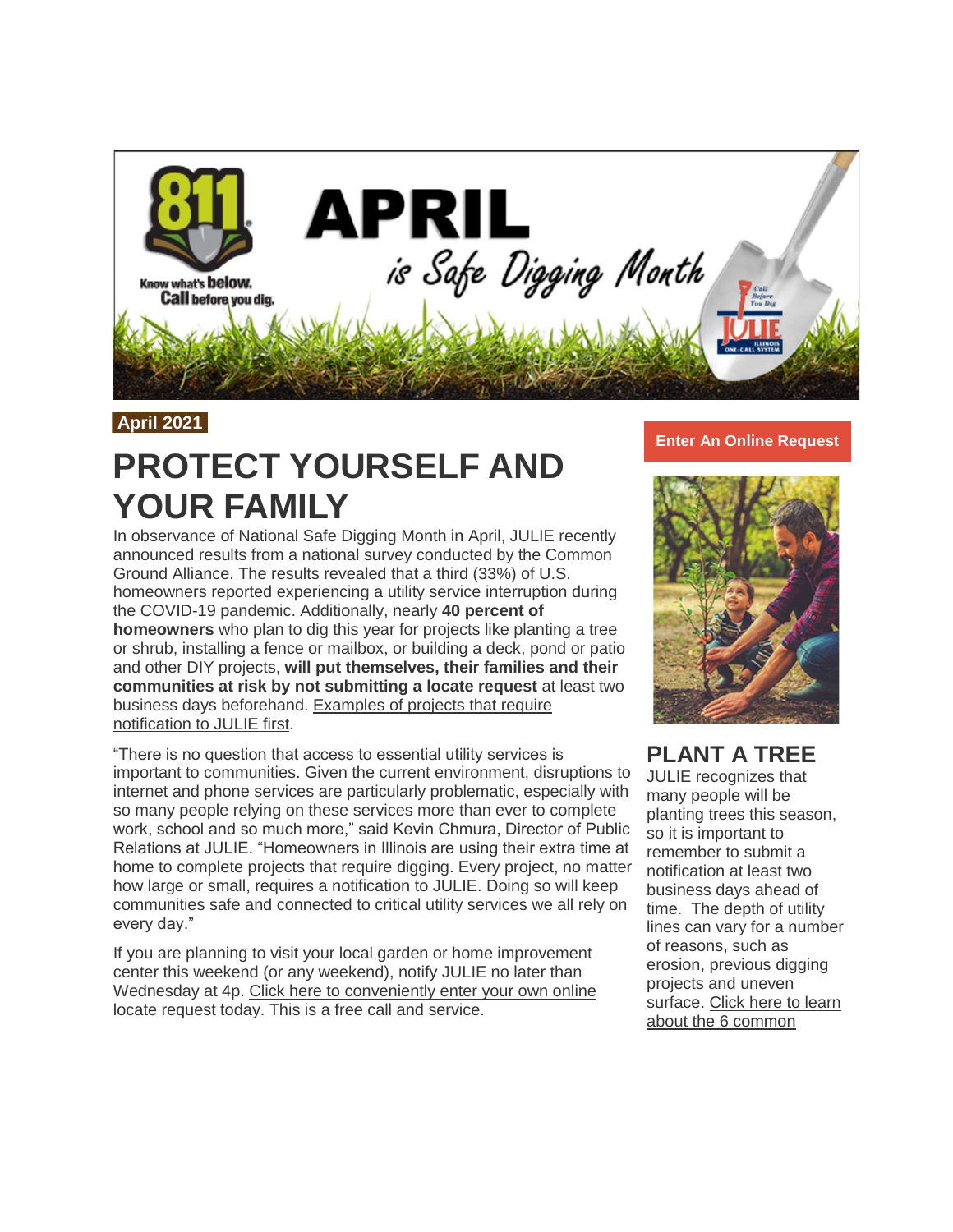[mistakes when planting a](https://t.e2ma.net/click/beq09d/b2car3/zsheqj)  [tree.](https://t.e2ma.net/click/beq09d/b2car3/zsheqj)

## **PLANNING A PROJECT**

Planting, building, adding or fixing anything outdoors? Know what's below. JULIE encourages homeowners to take the following steps when planning a digging project.



- **Plan ahead**. Always notify JULIE at least two business days before digging, regardless of the depth or familiarity with the property. Even if you think you know where the underground lines are located, you must notify JULIE for each project, every time.
- **If a contractor has been hired, confirm that the contractor notified JULIE**. Do not allow work to begin if the underground utility lines are not marked. A contractor should never tell you there is no need to contact JULIE for a digging project. There is no excuse. Do you have a question about the process? [Contact one of JULIE's Damage Prevention Managers.](https://t.e2ma.net/click/beq09d/b2car3/flieqj)
- **Confirm that all lines have been marked** and consider moving the location of your project if it is near utility line markings. [Learn more about digging near the tolerance zone.](https://t.e2ma.net/click/beq09d/b2car3/vdjeqj)

[Go to our website \(www.JULIEbeforeyoudig.com\)](https://t.e2ma.net/click/beq09d/b2car3/b6jeqj) for [frequently asked questions](https://t.e2ma.net/click/beq09d/b2car3/rykeqj) and more safety tips.

# **CLICK BEFORE YOU DIG**

Digging accidents are the leading source of damage to underground utilities. Sadly, most of these incidents could have been prevented with a notification to JULIE. JULIE's [E-Request](https://t.e2ma.net/click/beq09d/b2car3/7qleqj) self-service program is a fast and convenient choice that is available 24/7. Our call center agents can be reached anytime by dialing 8-1-1. [Check out the 4 most common myths for not contacting JULIE.](https://t.e2ma.net/click/beq09d/b2car3/njmeqj)

## **WHAT DO THOSE DIFFERENT FLAGS MEAN?**

Have you noticed more small flags in your neighborhood? That's another sign of spring. After you have notified JULIE, each utility member is responsible to locate and mark their own underground lines with paint or flags within two working days (excluding Saturdays, Sundays and holidays). [See what those](https://t.e2ma.net/click/beq09d/b2car3/3bneqj)  [different little flags mean in your yard.](https://t.e2ma.net/click/beq09d/b2car3/3bneqj)